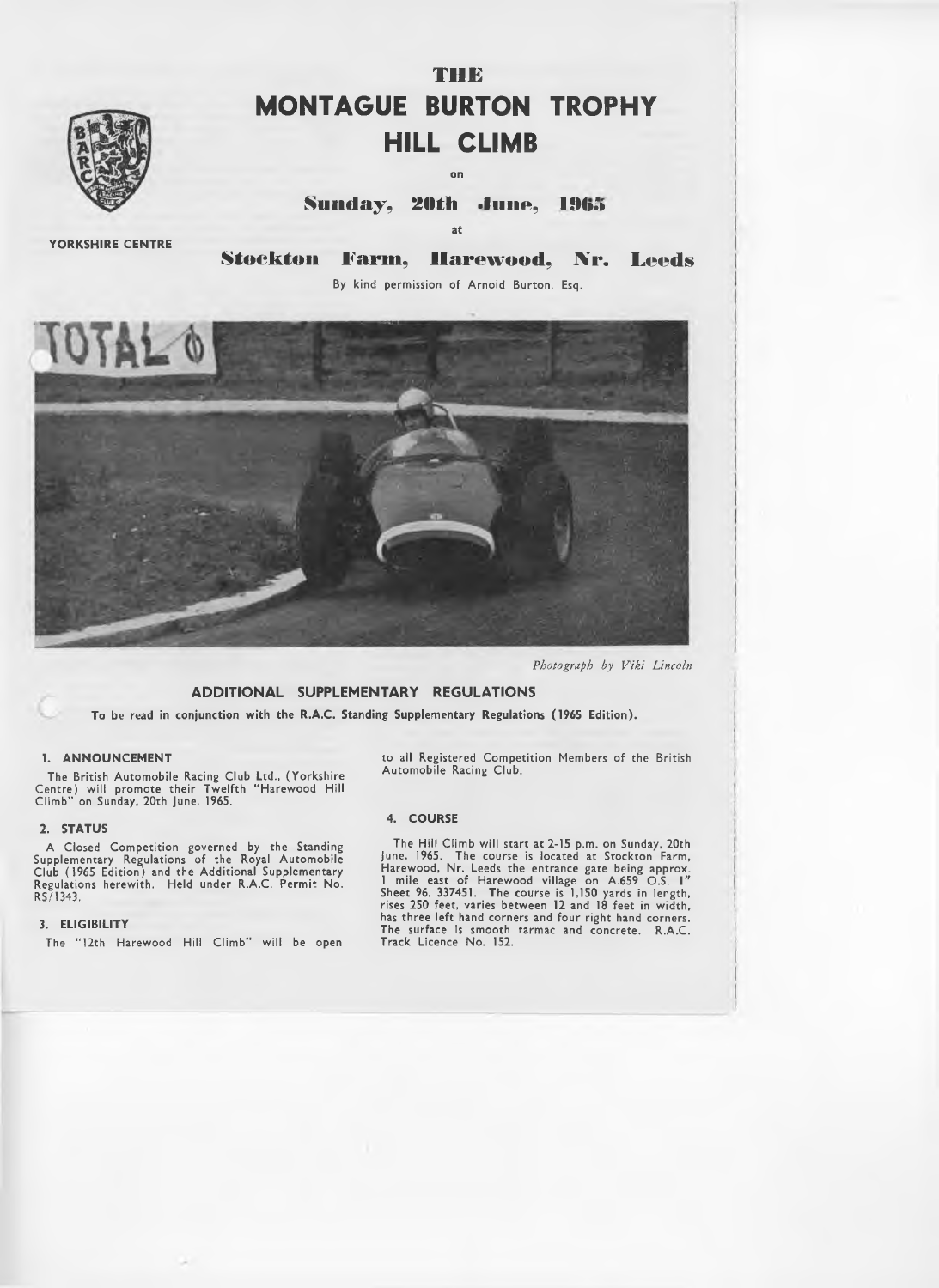#### **5. CLASSES** (S.S.R's A.32 Modified)

Competitors will be divided into the following classes :-

#### **Touring Cars**

Class 1. — B.M.C. Mini Cars up to 1,000 c.c. Class 2. — Touring Cars up to 1,200 c.c. Class 3. — Touring Cars 1,201 to 2,000 c.c. Class 4. — Touring Cars 2,001 c.c. and over. Class 5. — Touring Cars — Special Series.

#### **"Marque Y" Sports Cars**

Class 6. — " Marque Y" Sports Cars up to 1,300 c.c. Class 7. — "Marque Y" Sports Cars 1,301 to 2,200 c.c. Class 8. — " Marque Y" Sports Cars 2,201 to 3,000 c.c. Class 9. — " Marque Y" Sports Cars 3,001 c.c. & over.

#### **Sports Cars**

Class 10. — Sports Cars up to 3,000 c.c. Class 11. — Sports Cars 3,001 c.c. and over.

#### **Sports/Racing Cars**

Class 12. — Clubmans' Sports Cars up to 1,000 c.c. Class 13. — Clubmans' Sports Cars 1,001 to 1,500 c.c. Class 14. — Sports/Racing Cars up to 1,150 c.c. Class 15. — Sports/Racing Cars 1,151 to 2,500 c.c.

Class 16. — Sports/Racing Cars 2,501 c.c. and over.

#### **Racing Cars**

Class 17. — Racing Cars up to 1,150 c.c. Class 18. — Racing Cars 1,151 c.c. and over.

Each car may only be entered in its own correct capacity class and category.

Classes may be sub-divided as allowed for in R.A.C. Standing Supplementary Regulations.

In any case where less than four entries are received for a class, the class will be merged with the next appropriate class.

These classes apply to all vehicles existing, or in production at 1st December 1964. W here new models or modified versions of existing models are announced during the 1965 season, the Class Sub-Committee reserve the right to make arbitary allocation of class, irrespective of capacity, until the end of the season.

In all classes, supercharging will be permitted w ithout alteration of class subject only to the limitation of boost pressure laid down for classes 1— 5 and 6— 9 inclusive.

In classes 1— 5 inclusive the capacity of any car shall be considered to be the standard, unmodified capacity of the vehicle when new. Engine modification and tuning is permitted without limit save that the bore shall not be increased by more than 60 thou., the stroke w ill not be increased, the method of valve operation shall not be changed and supercharging above 8 p.s.i. will not be permitted. Any modification may be made to the suspension, braking system and wheels. So far as bodywork is concerned, cars in these classes w ill run w ith all standard equipment, a full complement of seats (although proprietary seats may<br>be used in the front only) and standard coachwork. Spare wheels and tools may be removed and air intakes,

carburettor blisters, etc. may be fitted. Fan belts may be removed.

Special Series Touring Cars are high performance and/or works lightened versions of normal Touring Cars. Vehicles accepted for this class are B.M.C., Mini Cooper "S", Lotus Cortina, B.M.W. 1800T.I.,<br>Alfa Romeo Giulia T.I. Super, Renault R.8 Gordini. In addition production touring cars eligible for Classes l to 4 but which have been fitted with non-standard engines may be accepted into this category.

Touring cars which have engines increased in size by overboring or stroking, or which are high pressure blown or which have lightened, stripped or nonstandard coachwork will run in Class 10 or 11 according to capacity.

Cars which are accepted as "Marque" Sports Cars are<br>Austin Healey Sprite Mk. 1, Mk. 2, Mk. 2 1100 c.c.; M.G.<br>Midget, Midget 1100 c.c., T.A., T.B., T.C., T.D., T.F., T.F. 1500, M.G. A., M.G. A. Mk. 11, M.G. B.; Sunbeam<br>Alpine Mk. 1 and Mk. 11; Triumph Spitfire 4, T.R.2, T.R.3, T.R.3a, T.R.4. Austin Healey 100/4, 100/6, 3000.<br>Morgan Plus Four (Steel Body) 1991 c.c., 2138 Jaguar XK 120, 140, 150. 150S, E (3781 c.c.), E (4200 c.c.). Aston Martin D.B.2., 2/4, 4, 5, Porsche 60 , 75, 90.

Eligibility for classes 6, 7, 8 and will be as for classes 1—5 inclusive. Standard windscreens will be<br>used in the erect position.

Any vehicles not complying with the "Marque" Sports Classes by reason of increase of capacity, nonstandard coachwork, etc. w ill run in the appropriate sports car classes.

In classes 10— 18 inclusive the capacity shall be considered to be the actual capacity of the engine inclusive of any re-boring, stroking, etc.

In classes 17 & 18, twin rear wheels may be used and there are no restrictions on the type of fuel.

A leaflet giving fuller details of these classes and definitions is sent out with every copy of these A.S.R's. Additional Copies may be obtained from the Secretary of the Meeting.

Go karts are not eligible to compete at this event.

#### **6. AWARDS**

The following two awards will be presented . . . he end of the season based upon times established at<br>meetings on 4th April, 9th May, 20th June, 18th July and 12th September.

For the fastest time of the season  $-$ 

" The Yorkshire Post Trophy" and Replica.

For the greatest improvement on class records

which are standing after the 9th May meeting

in the Touring Car Classes 1 to 5 inclusive — The " Total Trophy" and £25.0.0d.

The awards presented for this meeting will be  $\pm$ For the fastest time of the day -

Special Award. Value £10.0.0 For the fastest time in each class  $-$ 

1st Class Award. Value £6.0.0 For the second fastest time in each class —

2nd Class Award. Value £4.0.0 (Subject to 7 entries in class)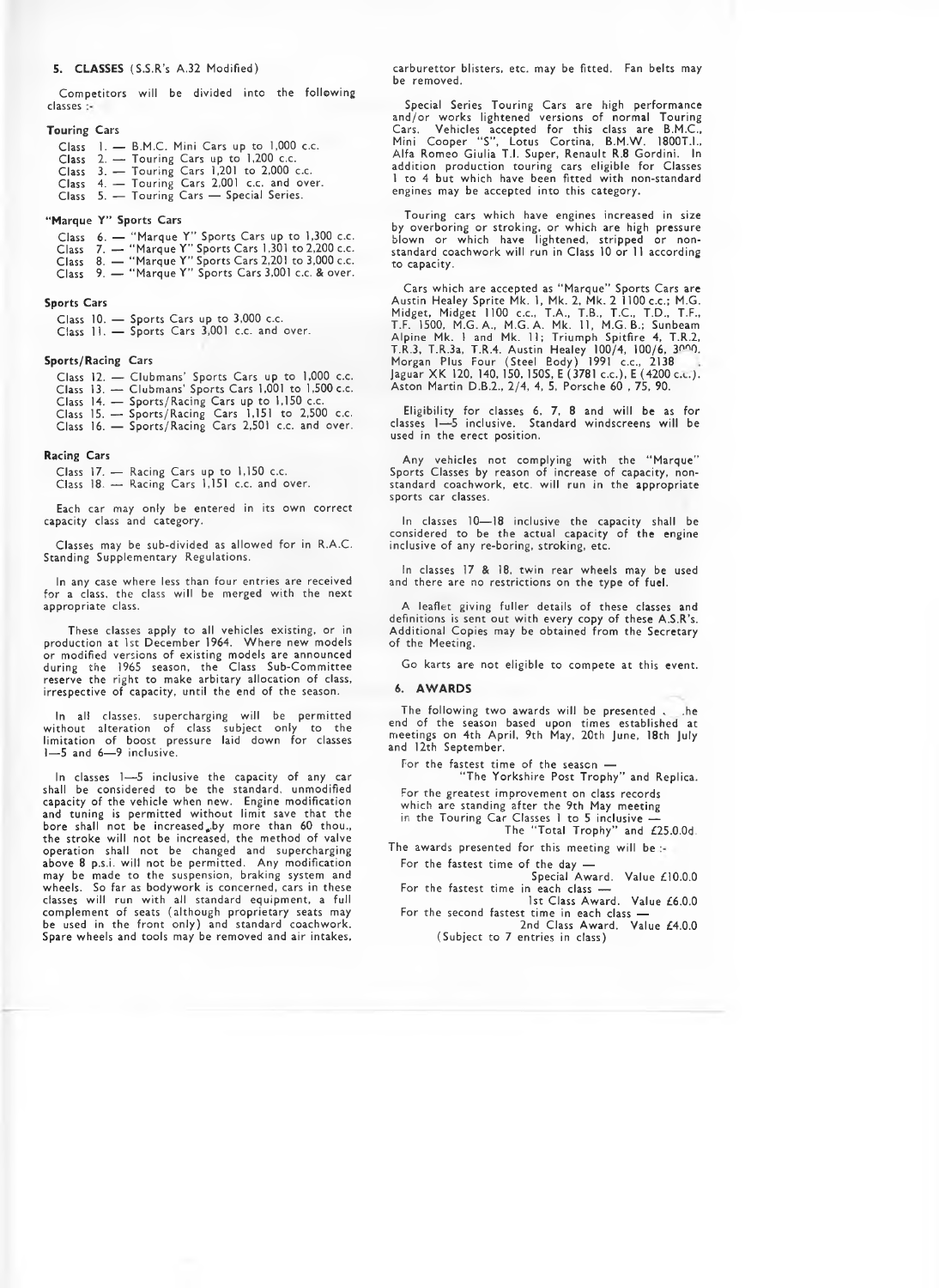For the third fastest time in each class 3rd Class Award. Value £2.0.0.

(subject to 12 entries in class) For the best performance of a Lady C om petitor — Ladies Award. Value £3.0.0

(decided upon a percentage basis of Class f.t.d. and subject to three lady entrants or being in fastest  $20\%$  in class).

To the winners of the Supplementary Competition outlined in paragraph 12 below :

|     |  | Ist  "The Montague Burton Trophy and £10                                                                                                                                                                                                                                                                                                                                                                                                                                                                               |  |    |
|-----|--|------------------------------------------------------------------------------------------------------------------------------------------------------------------------------------------------------------------------------------------------------------------------------------------------------------------------------------------------------------------------------------------------------------------------------------------------------------------------------------------------------------------------|--|----|
| 2nd |  | $\label{eq:convergence} A \left( \mathcal{H} \right) \left( \mathcal{H} \right) \left( \mathcal{H} \right) \left( \mathcal{H} \right) \left( \mathcal{H} \right) \left( \mathcal{H} \right) \left( \mathcal{H} \right) \left( \mathcal{H} \right) \left( \mathcal{H} \right) \left( \mathcal{H} \right) \left( \mathcal{H} \right) \left( \mathcal{H} \right) \left( \mathcal{H} \right) \left( \mathcal{H} \right) \left( \mathcal{H} \right) \left( \mathcal{H} \right) \left( \mathcal{H} \right) \left( \mathcal{$ |  | £5 |
| 3rd |  |                                                                                                                                                                                                                                                                                                                                                                                                                                                                                                                        |  | £ś |

No entrant may win more than one award w ith one car other than the Ladies Award and in the Montague Burton Trophy competition.

Space is provided on the entry form to indicate type of award preferred. "U tility Awards" are useful articles i.e. Sauce Boats, Ash Trays, Sweet Dishes,<br>Cigarette Boxes, etc. "Prestige Awards" are display items such as Cups. Plaques, Goblets. If no preference<br>is stated, Tankards will be awarded for 1st & 2nd 'lass Awards.

All trophies will be presented at the Annual Dinner Dance at the Yorkshire Centre of the B.A.R.C. to be held at the Queens Hotel, Leeds on Thursday, 9th December. 1965. Trophies are tenable for a period of 11 months from presentation.

#### **7. ENTRIES**

The maximum number of entries to be accepted will be 120. Entries open on Wednesday, 2nd June, 1965 and the list w ill close on Wednesday, 9th June, 1965. Notices of acceptance will all be sent out by Saturday, 12th June, 1965.

The entry fee will be  $\pounds 2.0.0$ d. per car and entries should be sent to the Secretary of the Meeting, Miss P. J. Steele, 10 W ormalds Yard, Boar Lane, Leeds 1. Telephone Leeds 21451 (Office hours).

The organisers are anxious to accept all possible<br>entries, within the limits of time available for the meeting, but they reserve the right to limit the entries in any class and to accept or refuse any entries at their discretion and without stating any reason.

W here a class is over-subscribed, in making their selection they will have regard to making the entry as representative as possible but will also consider<br>\*' ` known, or potential, performance of the driver

;ar. Preference w ill be given in cases where such anticipated performance indicates a climb of not longer than the average expected for the class.

Any car substituted under S.S.R. A.22 after Wednesday, 9th June must be eligible for the same class as che original entry.

#### **8. OFFICIALS**

R.A.C. Steward : C. B. Law-Green. Club Stewards : F. Barlow, J. D. C. Collinge, J. H. Farrar. Clerk of the Course : M. S. W ilson. Deputy Clerk of the Course : A. G. M. Kellett. Chief Marshal : J. D. Lincoln, 25, Swincliffe Crescent, Gomersal, Leeds. Tel. Cleckheaton 3050.

Chief Observer : A. J. Hodgetts. Chief Paddock Marshal : M. H. Whaley. R.A.C. Scrutineers : S. H. Hanson, M.B.E., J. E. Haigh, E. S. Smith, P. W . Watson. R.A.C. Timekeepers : Mr. & Mrs. H. G. A. Mauldin.

#### **9. RESULTS**

Results will be issued to all competitors on duplicated sheets from the Clerk-of-the-Course's caravan near the Start approximately 10 minutes after the final com petitor has made his last run. Any protests must be made w ithin 30 minutes of the handing out of the first sheet of results.

#### **10. SCRUTINEERING AND PRACTICE**

#### (S.S.R's C.20 Modified)

Signing On w ill open at 9-15 a.m., Scrutineering at 9-30 a.m. and practice w il! commence at 9-45 a.m. A ll competitors will be given a reporting time in the final instructions when they must report for signing-on. Any competitor who has not reported by 15 minutes after his due time may be considered to have retired. Competitors may report before their schedule time if they wish.

### **11. PROCEDURE**

Cars w ill start singly. Timing w ill be electrical. The course clear signal w ill be given by a Green Light when competitors will start in their own time. Times will be recorded from the front wheels breaking a<br>light ray at the Start until a similar light ray is broken at the Finish.

Cars will be positioned for the start 10 cm. behind the actual starting light ray by a positioning apparatus. As they approach the line a Red light will be shown, as they take up the correct postition, this light w ill change to Amber. If they continue to move forward the light becomes Red and Amber. W hen Amber alone is showing the car is positioned the correct F.I.A. distance from the start.

If at the commencement of a run the engine stalls and the rear wheels of the car do not cross the start line, this shall be deemed a false start and the competitor will be allowed another attempt to start. If however the car cannot immediately be re-started the run shall be considered failed and the car returned to the paddock.

The Finish Line will be marked by a Banner and by Black and White Chequered Boards on either side of the course.

Two timed runs will be allowed the fastest to count for the awards. In the event of a tie the aggregate of the two runs will be invoked to determine placings.

Timed runs will be completed in the following order — First Run classes 1— 18 inclusive in numerical order. Second Run classes 1 — 18 inclusive in numerical order. Third Run — Competitors in the "Montague Burton Trophy" Competition only.

Competitors will be called forward from the Paddock in batches of approximately 20 at a time into the Assembly Area. W hen the course is clear the complete batch plus tender cars for the racing classes only will make their way down the course to the start.<br>Any competitor who is not ready to start a run when called upon so to do will be deemed to have failed that run.

Cont.